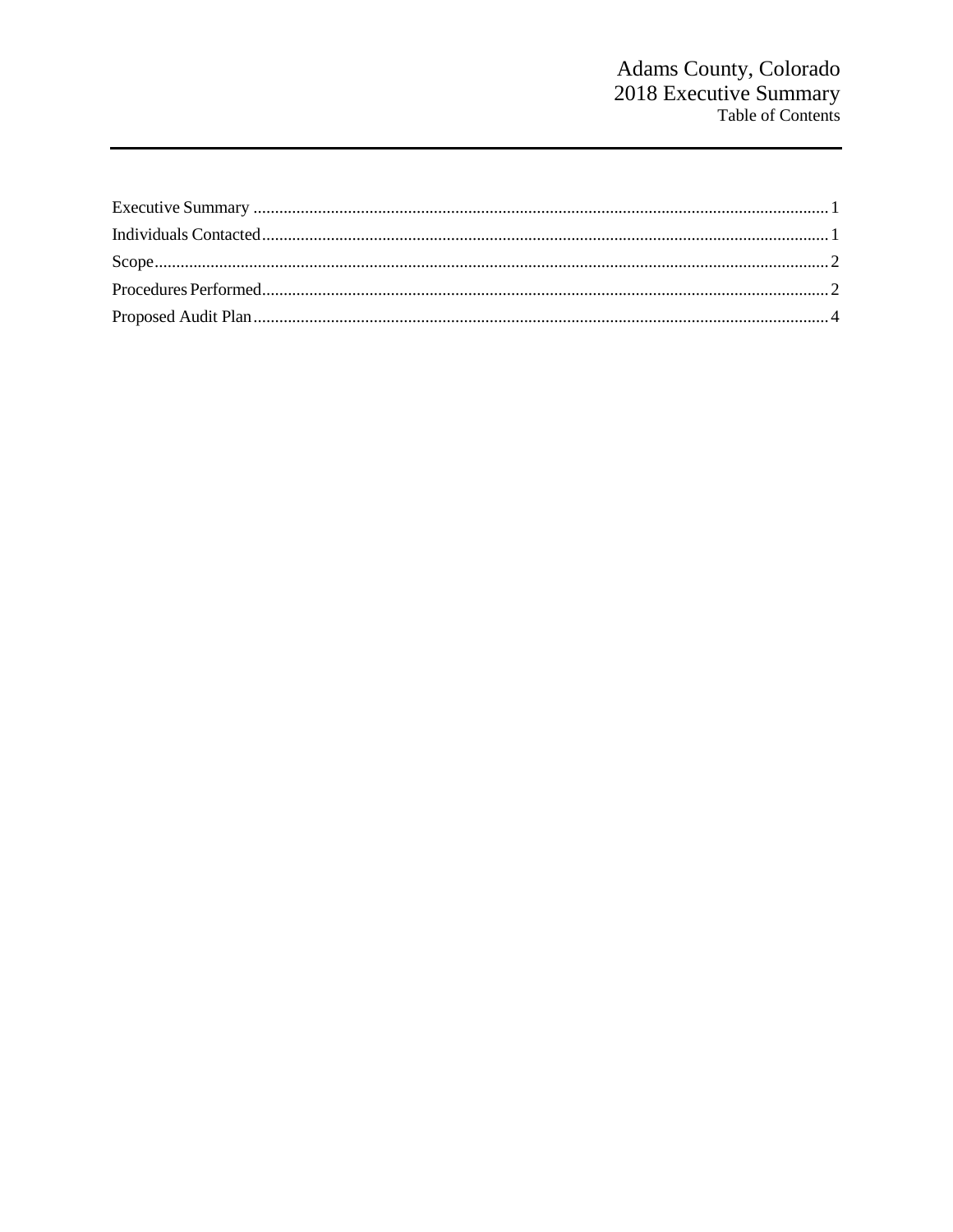# <span id="page-2-0"></span>**Executive Summary**

Internal Audit departments operate using guidance provided by the International Professional Practices Framework (IPPF) published by the Institute of Internal Auditors. Standards of the IPPF address planning and indicate that risk-based plans should determine the priorities of the internal audit activity, consistent with the organization's goals. The internal audit activity's plan of engagements must be based on a documented risk assessment, undertaken at least annually. The input of senior management and the board must be considered in this process.

With the issuance of RFP 2014.403, Proposal for Internal Auditor Services, our proposal dated October 21, 2014 and the Purchase of Service Agreement signed February 3, 2015, Adams County changed its internal auditor services agreement and vendor to Eide Bailly, LLP. We were hired as part of the Adams County team to provide consulting/special projects as well as risk assessments/internal audits for top management with final reporting and approvals by the Board of County Commissioners.

We have included our 2017 internal audit and special/consulting reports which included a cover letter providing comments on the County's draft procurement card policy for the Finance Department, a report on cash management, cash handling, inventory controls and overall operations within the Clerk and Recorder's office, and a report on the Assessor's Office compliance with State Statutes and overall operations. This report outlines those procedures as well as any other reports issued prior to 2017 (*Figure 4: Page 6*). We also included the proposed audit plan for 2018, which may include follow up projects from our risk assessment updates (*Figure 3: page 5*). Certain department directors and elected officials provided input as part of the current and updated risk assessment process to ensure key risks were captured for each function within the County. Department directors and elected officials will be included in the interview process/risk assessments updates as the audit plans are refined and approved during 2018.

The risk assessment process is not an exact science but should occur on an annual basis. The majority of risks are self-reported by the director/elected official and staff of the respective function. While every risk and its associated ranking are thoroughly discussed with the risk's owner, no audit procedures are performed to validate the rankings (thorough audit procedures will be developed and performed as part of the individual audits proposed as a result of this report). The audit team applies professional judgment and experience to determine the final risk rankings.

It is very important to note that risks are written as if they are occurring. Readers should not assume the noted risk actually exists or that the function is deficient in any way. The purpose of the risk assessment is to develop an audit plan, not to report problems with current operations. In contrast, the purpose of an internal audit is to evaluate and conclude on the adequacy and effectiveness of operations and internal controls through interviews, review of documentation, testing, and other detailed procedures. A countywide risk assessment does not validate data or go into the same level of detail as an internal audit and should not be viewed as such.

### <span id="page-2-1"></span>**Individuals Contacted**

Department directors and elected/appointed officials were contacted for input into the updated risk assessment process. *Figure 1: Adams County Contacts* lists each function contacted, along with the function's respective leader. Internal Audit contacted each of these individuals as part of the updated risk assessment process. Additionally, the majority of functions included key members of their staff when providing input and feedback.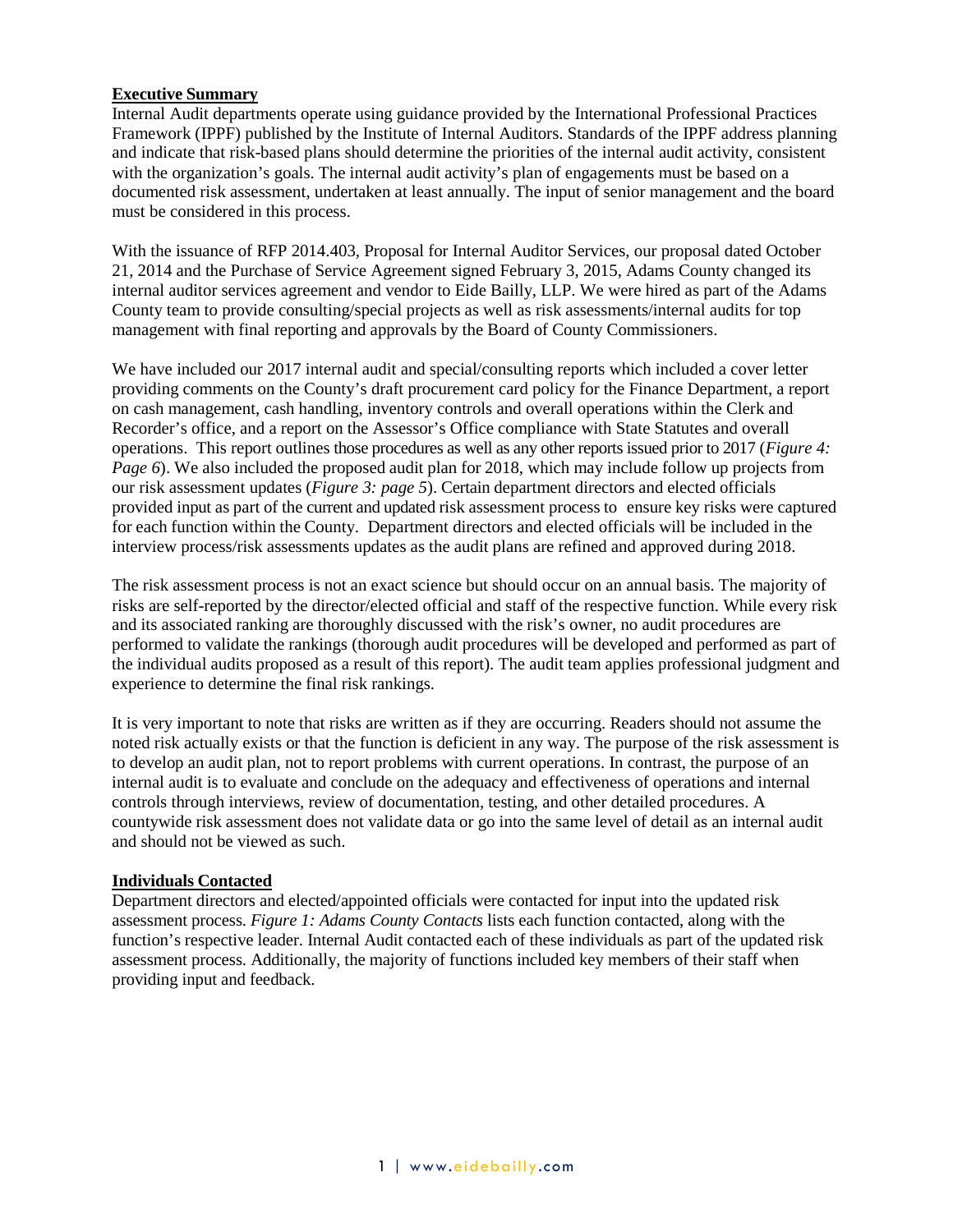*Figure 1: Adams County Contacts: Department Director/Elected Official Contact*

Assessor's Office – Patsy Melonakis Clerk & Recorder – Stan Martin Commissioner's Office – Ray Gonzales Deputy County Manager – Community Services - Bryan Ostler Deputy County Manager – Administrative Services – Patti Duncan Coroner's Office – Monica Broncucia-Jordan Sheriff's Office – Michael McIntosh Finance Director– Benjamin Dahlman Treasurer's Office – Brigitte Grimm

### **Objective**

A risk assessment is performed as part of any internal audit function, the objective of which is to determine the risks to the organization and develop an appropriate risk-based audit plan.

### <span id="page-3-0"></span>**Scope**

The scope of our risk assessment update included all departments and elected offices within Adams County.

#### <span id="page-3-1"></span>**Procedures Performed**

We performed the following procedures to complete our risk assessment:

- 1. Presentation of methodology to directors/elected officials interviewed- For the internal audit function in 2017, our risk assessment methodology and procedures were presented to the department directors and elected/appointed officials that we met with to promote consistency within the process across all operating entities. For the 2018 and subsequent risk assessments, we will present our methodology to any newly interviewed and/or elected officials or newly hired department directors.
- 2. Solicitation of risks- Each interviewed director/official was asked to review the goals/responsibilities of their function and risks to accomplishing these goals/responsibilities. For each risk, respondents were instructed to rank the magnitude of impact and likelihood of occurrence.

**Magnitude of impact** assesses the severity of the risk, assuming it were to occur, using rankings of high, medium, and low.

**Likelihood of occurrence** assesses the chance the risk will come to fruition, regardless of the severity of the risk, using rankings of probable, potential, and remote.

- 3. Evaluation of risks- Internal Audit reviewed all completed risk assessments in conjunction with the function's goals/responsibilities, information available on the function's internet/intranet sites, and Internal Audit's experience with government operations. Additional risks or changes to risk rankings were proposed when deemed appropriate.
- 4. Departmental/Elected Office interviews- Internal Audit held individualized risk assessment sessions with each elected official and/or department director, listed below (*Figure 1, above*). Internal Audit also meet with top management and several elected officials to obtain their input regarding updates to the 2017 risk assessment. The purpose of these meetings and contacts was to clarify responses submitted in the self-assessment, review and revise risk rankings as necessary, and discuss additional risks proposed by Internal Audit.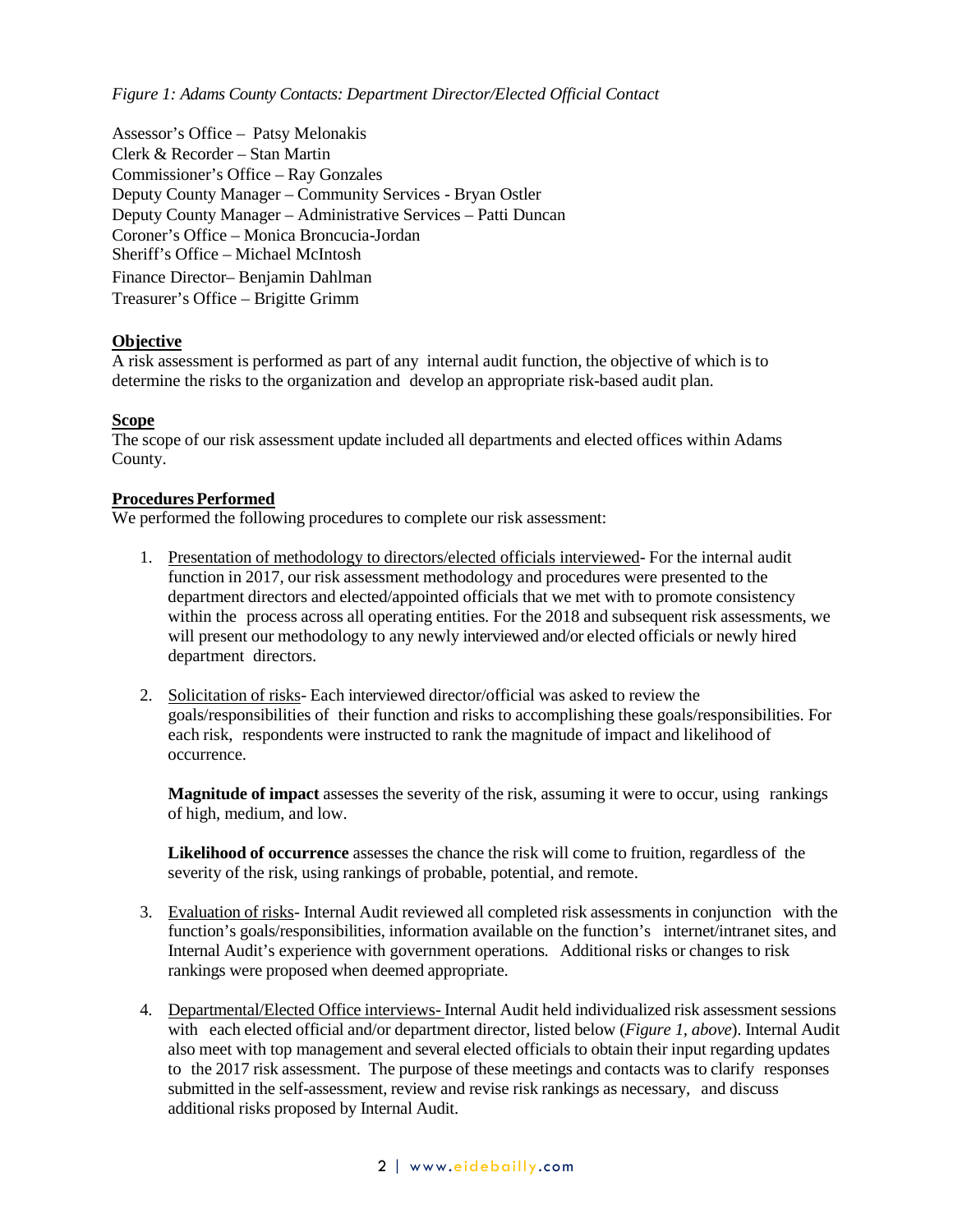- 5. Validation of risks- To ensure risks and associated rankings were appropriately captured, top management was provided copies of the final risks/rankings and given the opportunity to propose additional changes.
- 6. Consolidation of risks- Upon completion of the risk validation process, risks from each function were consolidated into a master risk assessment covering the entire county. We assigned risk rankings numerical weights as presented in *Figure 2: Risk Rankings*:

*Figure 2: Risk Rankings*

| Magnitude |  | Likelihood |   |
|-----------|--|------------|---|
| Rankings  |  | Rankings   |   |
| High      |  | Probable   | 3 |
| Medium    |  | Potential  |   |
| Low       |  | Remote     |   |

Financial magnitude was multiplied by the likelihood ranking to arrive at an overall raw risk score.

As discussed in the preceding scope section, some county officials and departments requested an expanded risk assessment scope to evaluate aspects of their operations with legal/regulatory, operational, and reputational risks. When all four categories of risk were considered, we multiplied the mathematical average of rankings in all four of the magnitude categories by the likelihood ranking to arrive at an overall raw risk score.

In addition to individualized risk rankings, we used budgeted expenditures as another factor in the risk assessment process. Risks associated with departments/elected official offices with larger budgets were given additional weight. Departmental budgets were summarized and given a "percent rank" in relation to other departments. This percent rank was added to the overall raw risk score as a "budgetary factor" to produce a final risk score.

Since Internal Audits were conducted at some Adams County departments/elected official offices during the years 2012 through 2017, we developed a "prior audit" factor which when applied, reduced the final risk score for the audited departments.

As the Internal Audit function continues to mature, overall risk scores in future years will likely include additional factors influencing risk such as the number of agreed upon management actions not completed. Such additional factors will help ensure that all functions receive adequate audit coverage, regardless of initial risk rankings.

7. Development of audit plan- We translated the final risk scores into relative rankings and sorted the scores in descending order. It is important to note that individual risk factors do not necessarily translate one for one into proposed audits. In some cases, the noted risk may be an inherent risk for which the County has no control over. In these cases, the County should be aware that the risk exists despite the fact that the risk cannot be addressed in an audit. In other cases, individual risks may not warrant a discrete internal audit and rather, are combined with other risks to produce a more comprehensive audit of the function. Further detail on the proposed audit plan is included in the "Proposed Audit Plan" section below.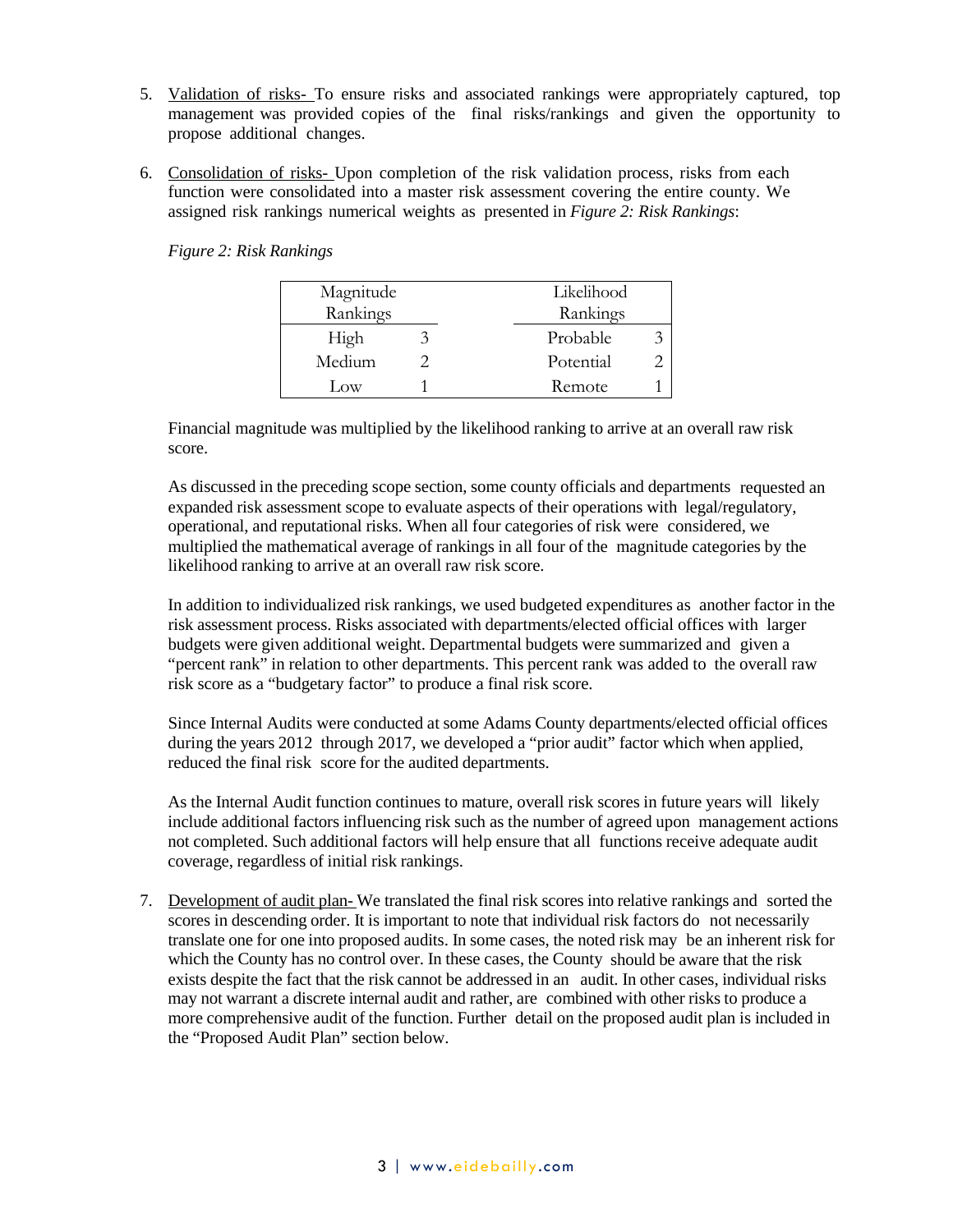- 8. Presentation of draft risk assessment and audit plan- This report, in draft format, was presented to top management for review and comment prior to formal adoption of the annual audit plan by the Board of County Commissioners in public hearing. While all comments were considered, Internal Audit, as an independent function reporting directly to the Board of County Commissioners, made the final decisions on risks, rankings, and proposed audits presented to the Board.
- 9. Approval of annual audit plan- As a final step in the risk assessment and audit planning process, the audits outlined in this report are presented to the Board of County Commissioners for final approval.

# <span id="page-5-0"></span>**Proposed Audit Plan**

Internal audit was set up with an annual budget affording approximately 800 annual audit hours. We have structured our internal audit plan to fit within close proximity to this budget. The internal audit budget also includes audit hours to administer the audit function, update the risk assessment annually, and conduct follow up audits to determine if agreed upon management actions have been satisfactorily completed.

Based on the results of our 2017 risk assessments and pending 2018 risk assessment updates, we propose the 2018 internal audit plan presented below, in *Figure 3: Proposed Internal Audit Plan*. Our proposed audit plan was based on the risk assessment results and our knowledge of county government operations. This plan may be modified as necessary during the year to address immediate concerns or changing conditions. Specific timing of each audit engagement will be determined upon approval of the audit plan and coordination with auditees.

| 2018 Proposed Internal Audit Plan                                                                                                                                                                                                     | Dates      | Hours |
|---------------------------------------------------------------------------------------------------------------------------------------------------------------------------------------------------------------------------------------|------------|-------|
| 2018 Risk Assessment – Continue to meet with department directors and<br>elected officials to update the risks/rankings identified in the 2017 risk<br>assessment to refine the 2018 audit plan.                                      | On-going   | 100   |
| 2018 – Community and Economic Development-Review of grants and internal<br>controls surrounding the compliance of those grants (policies, allocations and sub-<br>recipient monitoring) handled by grant managers in this department. | <b>TBS</b> | 200   |
| 2018 – Coroner – Internal controls surrounding inventory collection,<br>safeguarding, reporting and releases to appropriate persons. We expect to<br>schedule the internal audit in September 2018                                    | <b>TBS</b> | 150   |
| 2018 – Assessor's Office – Follow up review of operations and<br>recommendations from 2017 internal audit procedures.                                                                                                                 | <b>TBS</b> | 100   |
| 2018 – Clerk & Recorder-Follow up of operations, internal controls, segregation<br>of duties and recommendations/findings from 2017 internal audit.                                                                                   | <b>TBS</b> | 100   |
| Administration-Time required to manage the internal audit function, and<br>perform follow up audits, not otherwise associated with specific audits.                                                                                   | Ongoing    | 150   |
| Total budgeted hours-2018                                                                                                                                                                                                             |            | 800   |

### *Figure 3: Proposed 2018 Internal Audit Plan*